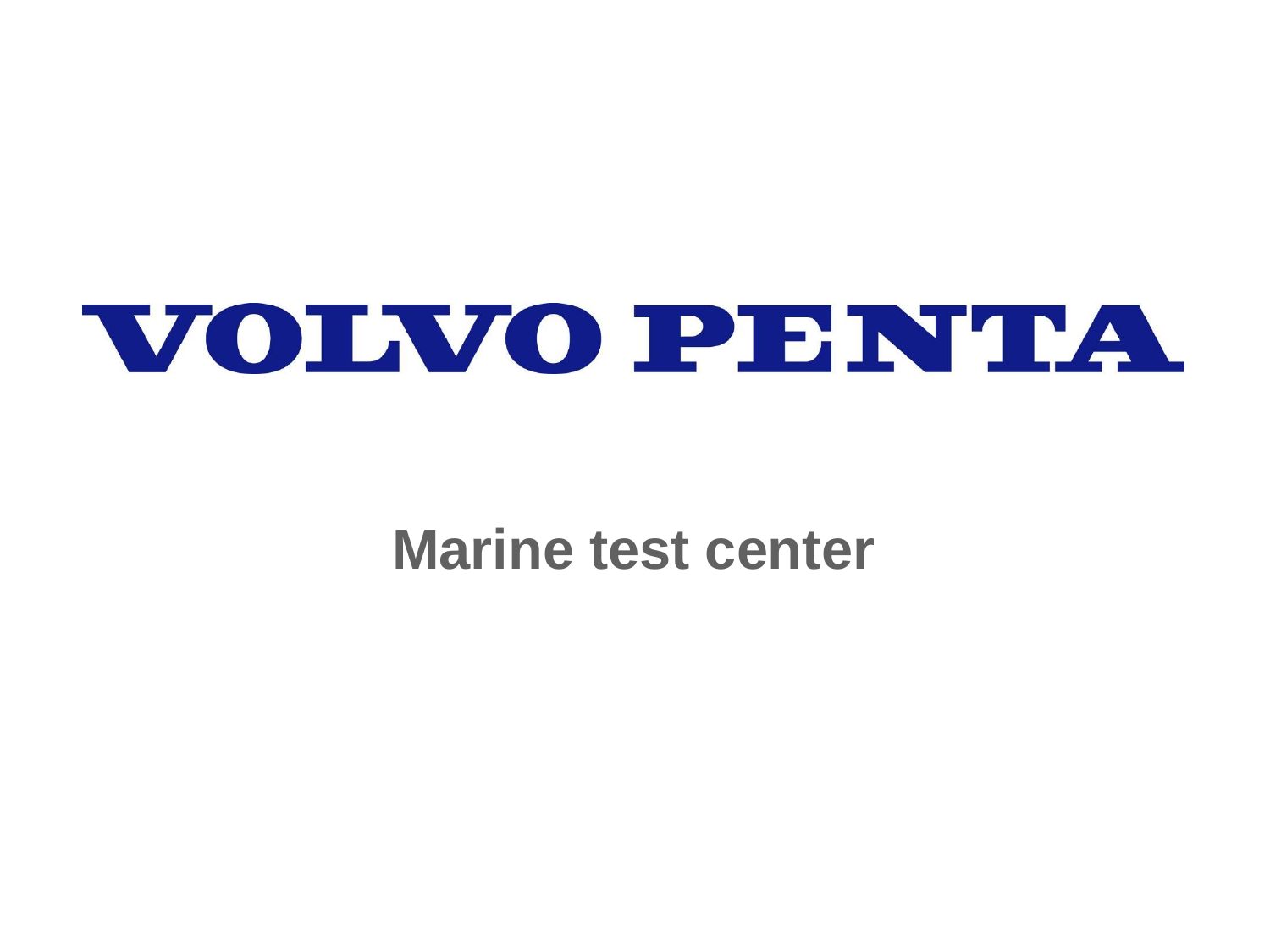- 1 Manager, 8 Test engineers, workshop manager & 12 Mechanics
- Plan marine test activities in projects
- Perform driveline installations & modifications
- Develop test codes for repeatable tests
- Evaluate and report all performed tests
- Test on complete drive lines and gensets
- Type of tests Performance, endurance, drivability. Noise and vibration
- > 30 Boats from 18" to 70"
- All types of installations, I/O, IPS, inboard & V-drive.
- Boat driving, endurance tests and demonstrations
- Facility development and maintenance.
- Conference capabilities









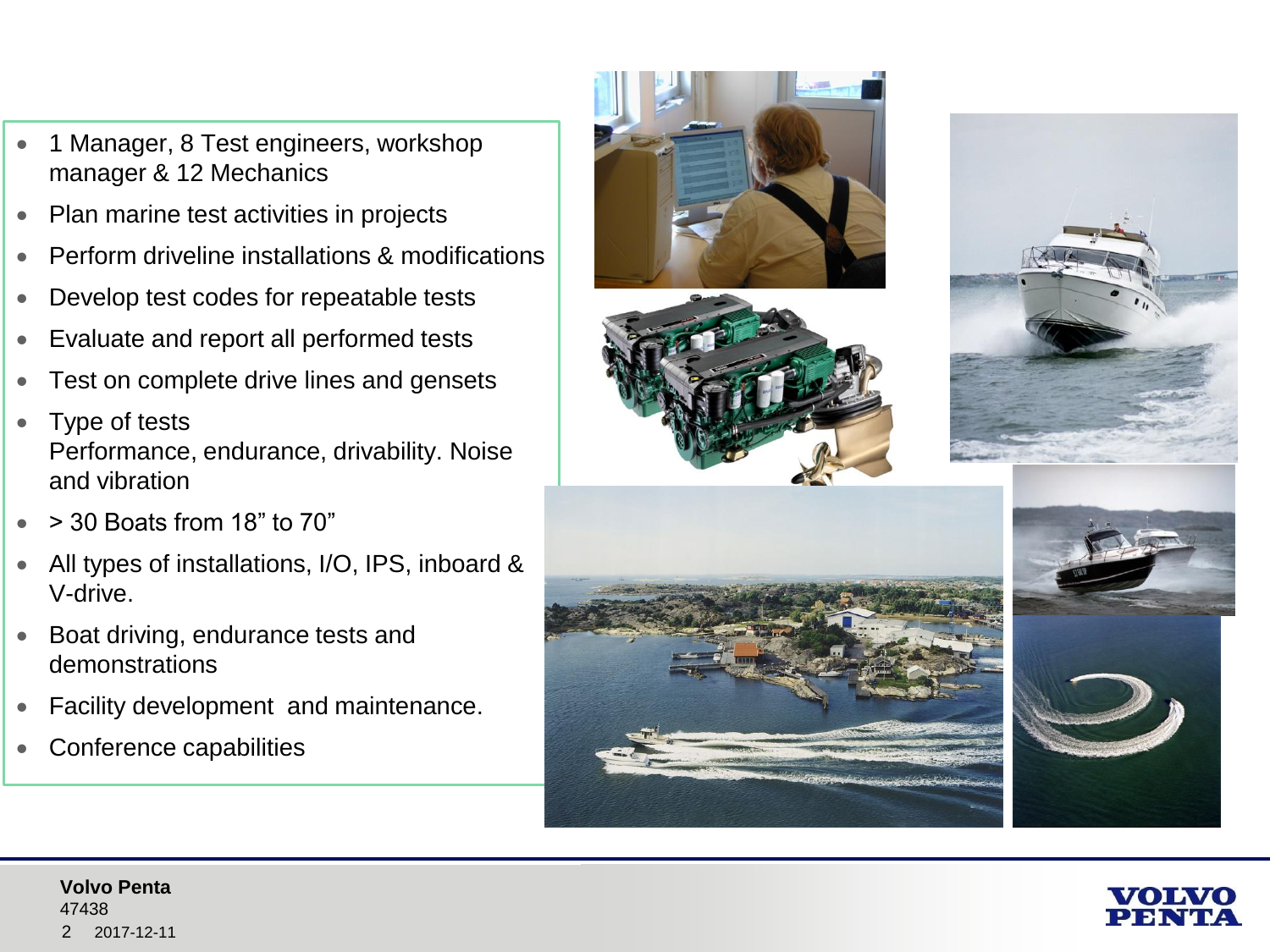## **Selection of boats from our current fleet**



**Volvo Penta** 47438 3 2017-12-11